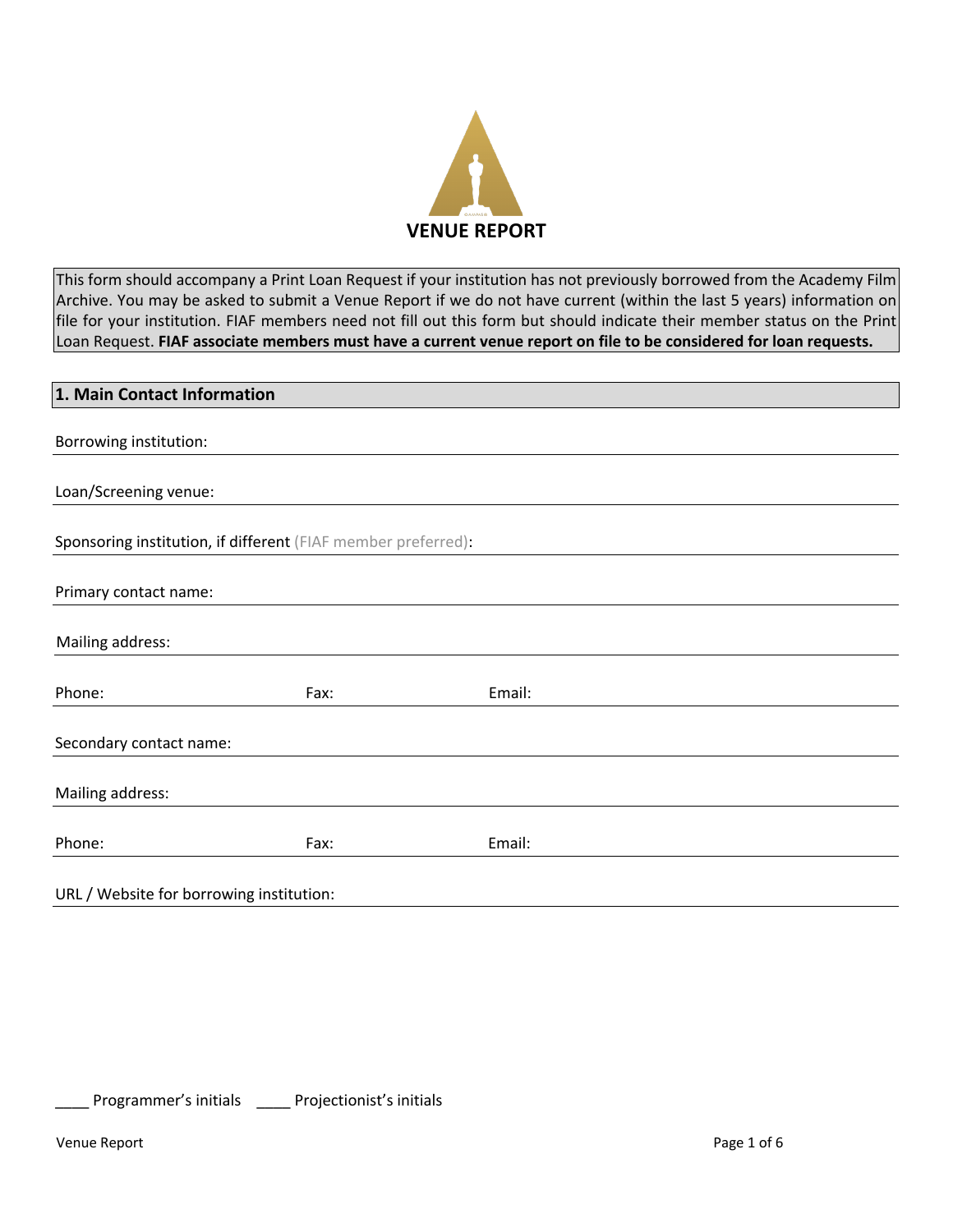

# **2. General Venue Information**

Is your institution sponsored by or affiliated with a FIAF member archive? Yes  $\Box$  No  $\Box$ 

Type of institution:

|                  | $\Box$ Film Archive $\Box$ Film Festival   | $\Box$ Cinematheque $\Box$ Film Society |  |
|------------------|--------------------------------------------|-----------------------------------------|--|
| $\square$ Museum | $\Box$ Cultural Organization $\Box$ Other: |                                         |  |

How many screening rooms are at your venue?

How many projection booths are at your venue?

Are there any additional film viewing or prep areas outside of the screening room or projection booth?  $Yes \Box No \Box$ 

Does your institution have telecine or video duplication equipment? Yes  $\Box$  No  $\Box$  If yes, please describe:

| Please indicate the number and type of public events that your venue offers (check all that apply): $\Box$ |  |  |  |  |
|------------------------------------------------------------------------------------------------------------|--|--|--|--|
|------------------------------------------------------------------------------------------------------------|--|--|--|--|

Annual film festival, screening approximately \_\_\_\_\_\_ films over \_\_\_\_\_\_ days/weeks

 $\square$  Ongoing or seasonal screening program, with approximately  $\square$  films screened annually

 $\Box$  Occasional screenings related to exhibitions or other programming, approximately \_\_\_\_\_\_\_ films screened annually

 $\Box$  Other public events and programming (lectures, gallery shows, classes, etc.) and their annual frequency:

Are screening rooms used for any purpose other than exhibiting films? If yes, please describe:

Programmer's initials \_\_\_\_ Projectionist's initials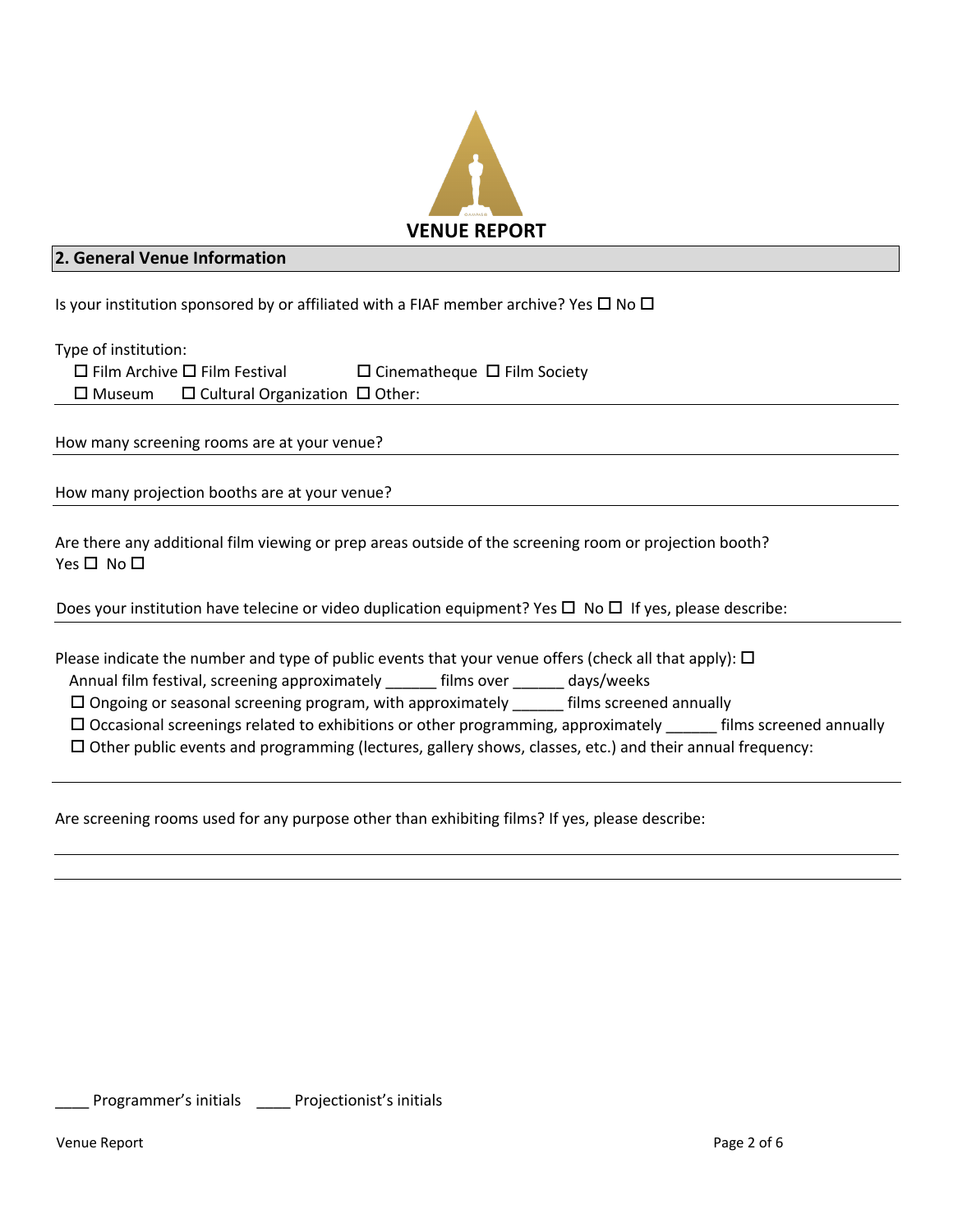

#### **3. Projection Information**

If you have more than one projection booth in your institution, please copy this page and fill out a copy for each booth.

Screening room name and number:

Does your projection booth have (check all that apply):

Proper equipment and precautions for screening nitrate film? Yes  $\Box$  No  $\Box$ 

 $\square$  16mm changeover projectors (if yes, indicate how many:  $\square$ )

 $\square$  35mm changeover projectors (if yes, indicate how many: \_\_\_\_\_\_\_)

 $\square$  70mm changeover projectors (if yes, indicate how many:  $\rule{1em}{0.15mm}$  )

 $\square$  Platter system projectors (if yes, indicate how many: \_\_\_\_\_\_\_ )

Projection plates for aspect ratios:

1.33:1 (silent)  $\Box$  1.37:1 (Academy)  $\Box$  1.85  $\Box$  2.35:1  $\Box$  Other (list):

For EACH projector in the booth including digital projection, please indicate model, foot capacity for film reels, and whether or not they can run at variable speeds. (Attach another page if necessary)

Programmer's initials \_\_\_\_ Projectionist's initials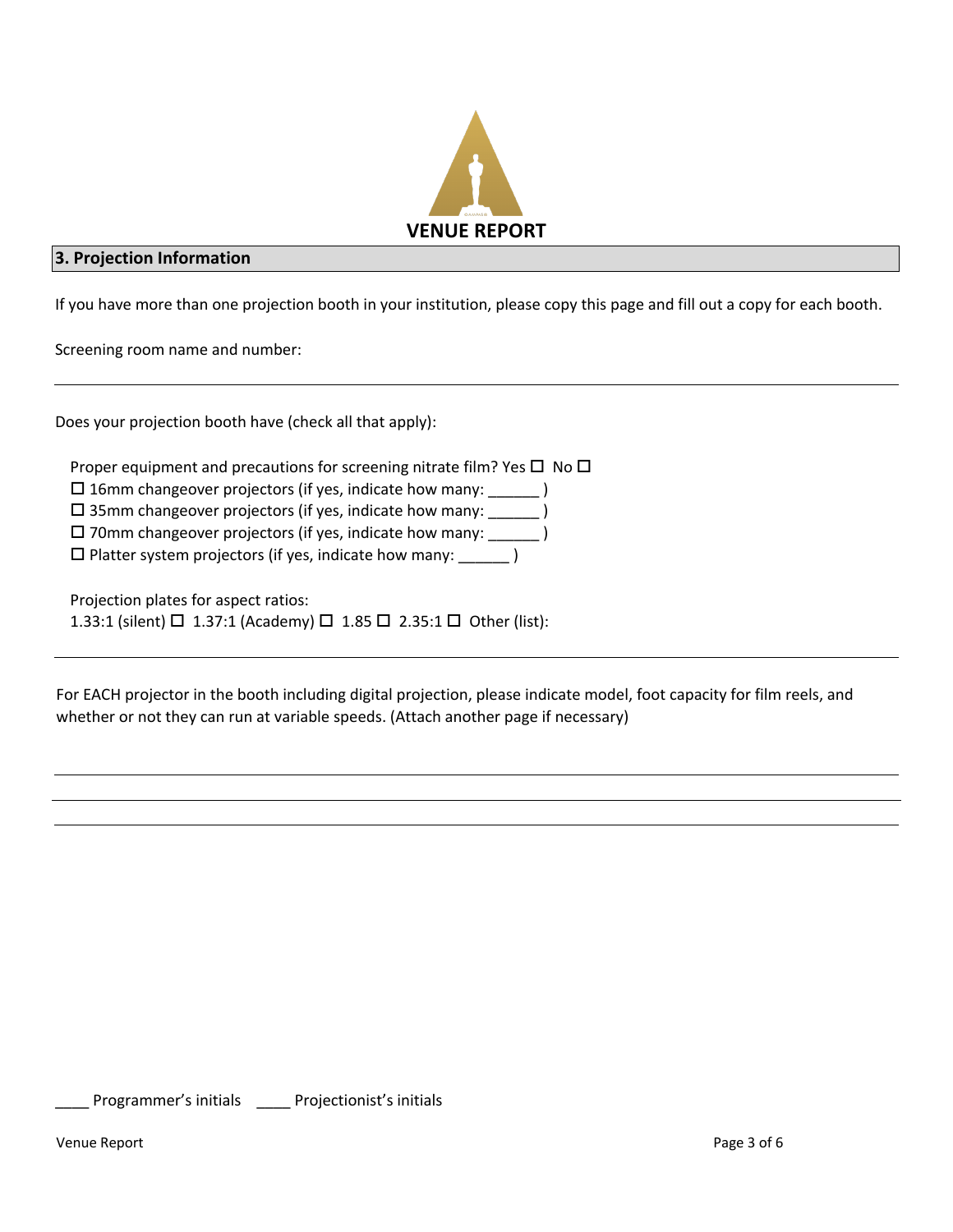

# **4. Projection Handling**

How many projectionists are customarily employed for screenings?

If different for nitrate, 70mm, or other formats, please indicate:

Are written incoming/outgoing condition reports or projectionists' reports filed for all prints? Yes  $\square$  No  $\square$ If yes, please attach a sample of each form used.

Who performs print inspections before/after screenings?

If a film is broken before, during, or after projection, will you cut frames to repair film? Yes  $\Box$  No  $\Box$ When necessary (explain):

If a film is broken before, during, or after projection, what kind of splice will be made to repair it? Tape  $\Box$  Cement  $\Box$  Ultrasonic  $\Box$  No splice will be made  $\Box$ 

Do you add cue marks to prints with: Grease pencil  $\Box$  Marker  $\Box$  Emulsion scratch  $\Box$ No cue marks are added  $\Box$  Other (specify):

Are heads and tails cut from reels before screening? Yes  $\Box$  No  $\Box$ 

Are several reels made up into larger reels before screening? Yes  $\Box$  No  $\Box$ 

Programmer's initials \_\_\_\_ Projectionist's initials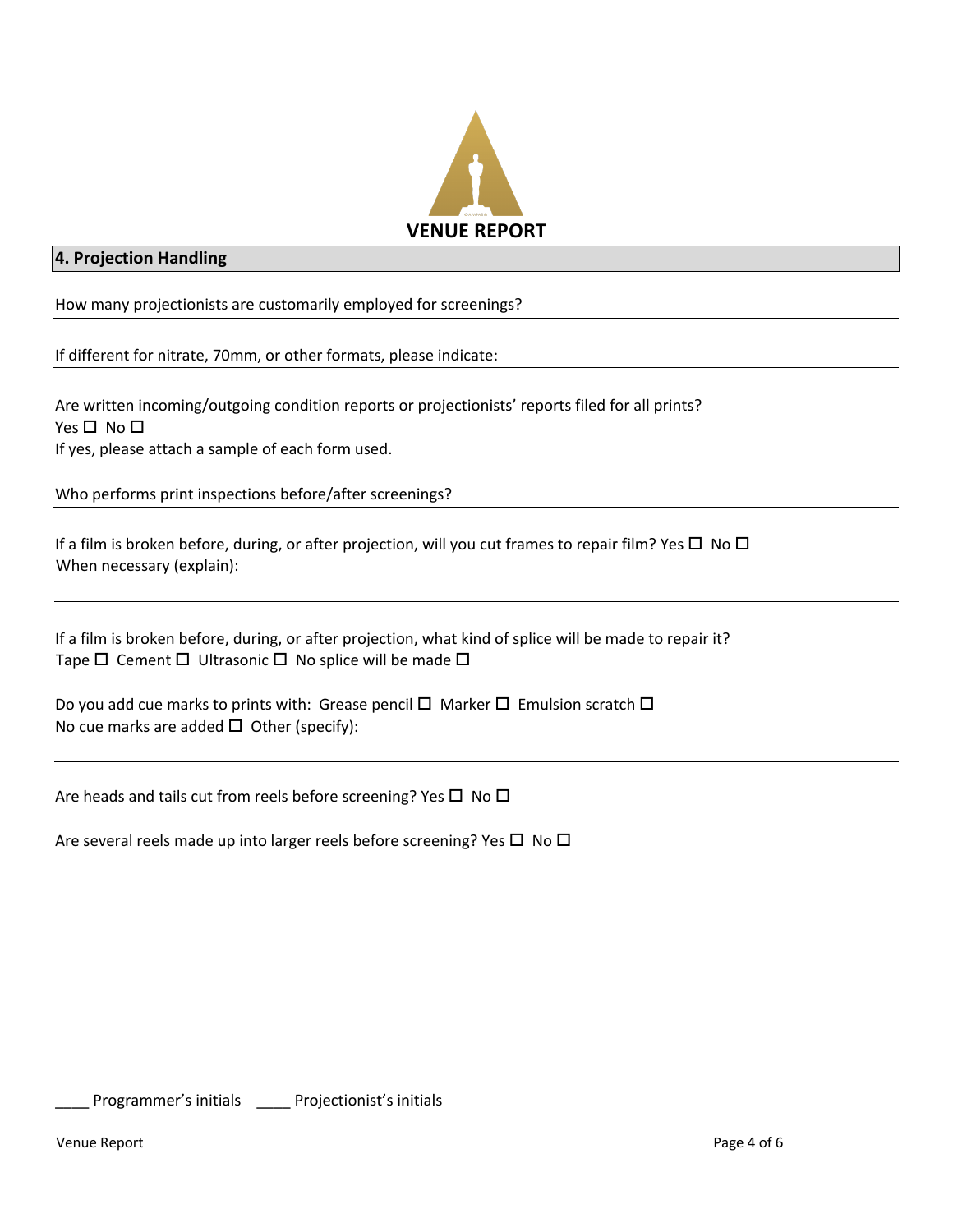

# **5. Shipping, Receiving, Handling and References**

How are prints packed for return:

 $\square$  Cardboard boxes

 $\square$  Goldberg or other metal containers

 $\square$  Same container in which it was received

 $\Box$  Other type of container (describe):

What kind of filler or packing material is used (if applicable)?

Where are loaned prints stored before/after screening? If more than one area, please describe procedures in detail:

Are storage areas secured with:

 $\square$  Keyed locks

 $\square$  Alarm

 $\square$  Both

 $\Pi$  Not secured

 $\square$  Varies (describe):

Name and contact information for all individuals, including the projectionist, who are responsible for handling, inspecting and transporting film prints. (Please indicate position title and whether the person is a staff member, volunteer, intern student, or other):

Please list any training (within the last five years) projection staff has participated in; noting the instructing organization, type, and date:

#### **References Required**:

Please list below at least 3 or more film archives from which you have borrowed prints within the last five years. We may contact one or more of these venues for a borrower reference, so if you have worked primarily with a specific staff member, please provide their contact information.

**Archive / Venue Contact Name / Email Address**